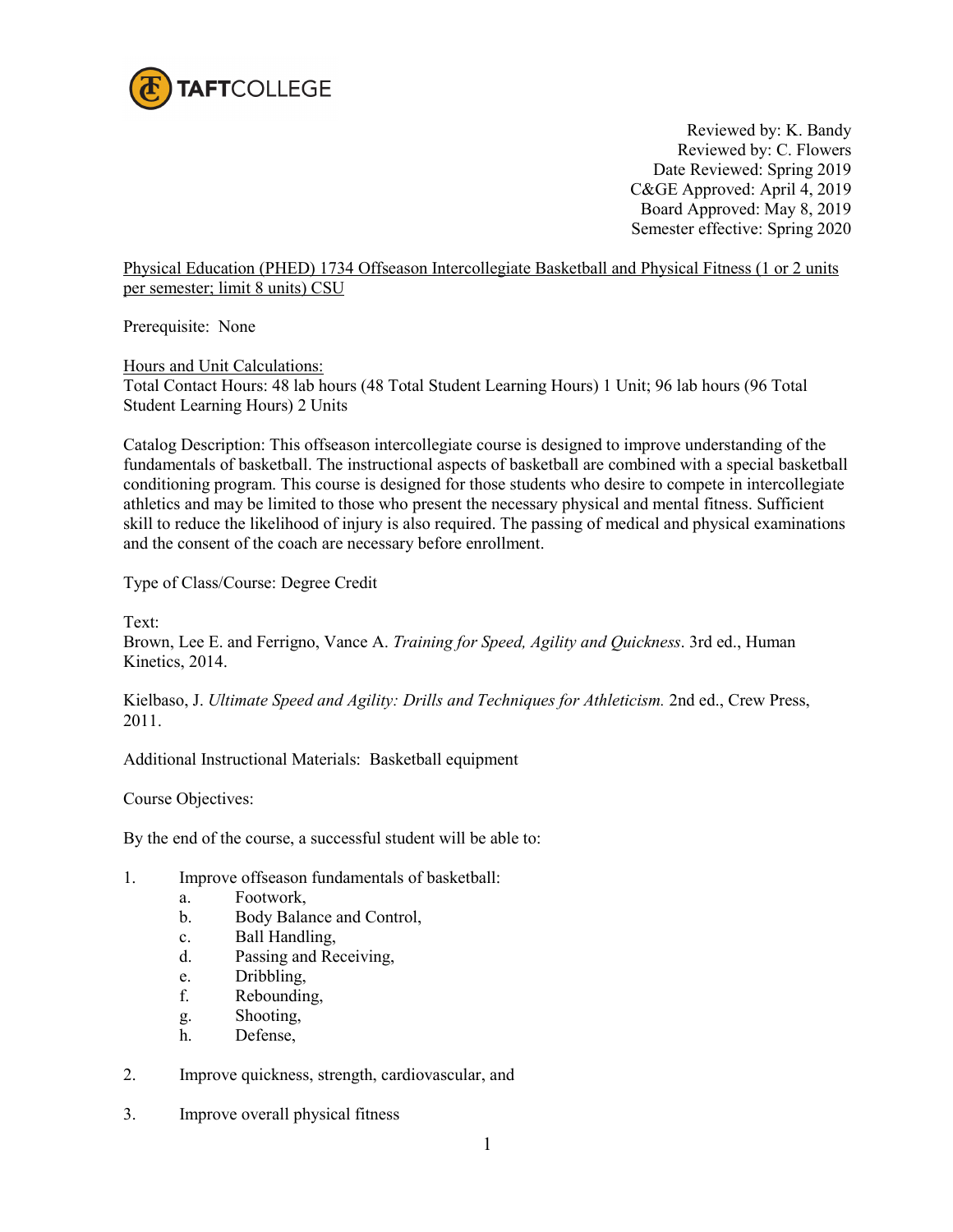

Course Scope and Content (Laboratory):

| Unit I | Offseason Conditioning |
|--------|------------------------|
|        | $\sim$ 1               |

- A. Quickness
- B. Strength
- C. Cardiovascular
- D Endurance

## Unit II Fundamental Skills

- A. Footwork
- B. Body Balance and Control
- C. Ball Handling
- D. Passing and Receiving
- E. Dribbling
- F. Rebounding
- G. Shooting
- H. Defense

## Unit III Basic Rules of the Game

- A. Offense
- B. Defense
- C. Sportsmanship and ethics

Unit IV Team Basketball Strategy

- A. Offensive Systems
- B. Defensive Systems

Learning Activities Required Outside of Class:

The students in this class will spend a minimum of 1 hour per week outside of the regular class time doing the following:

- 1. Skill practice,
- 2. Studying multimedia presentations, and
- 3. Reading of the textbook.

Methods of Instruction:

- 1. Practice of:
	- a. Individual skills,
	- b. Game,
- 2. Demonstration,<br>3. Oral instruction
- Oral instruction, and
- 4. Multimedia.

Methods of Evaluation:

- 1. Skill demonstrations, including:
	- a. Performance exams,
	- b. Scrimmages, and